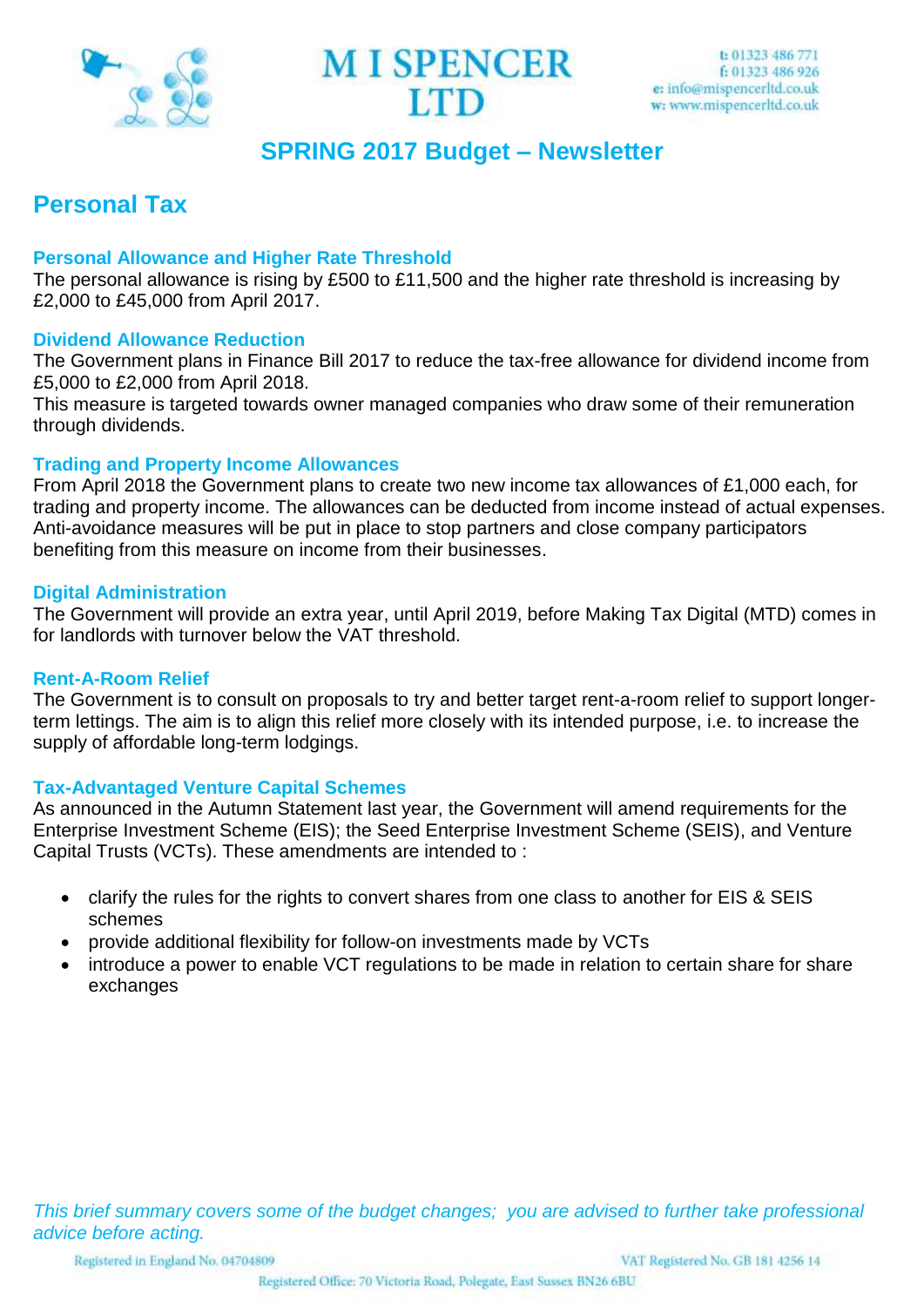

**MI SPENCER ITD** 

t: 01323 486 771 f: 01323 486 926 e: info@mispencerltd.co.uk w: www.mispencerltd.co.uk

# **Employment and Benefits in Kind**

## **Alignments of dates for making good on benefits in kind (BiKs)**

Where an employee makes a payment in return for the BiK they receive, this can have the effect of reducing the taxable value of the BiK. The time for making these payments (from employee to employer) will be set at 6 July following the end of the tax so the taxable value of the BiK will be reduced or removed if making good takes place by that date. This aligns the "making good" payment with the date by which employers have to file the P11Ds with HMRC. This measure will come into effect for tax arising on liabilities for 2017-18.

#### **Optional Remuneration Arrangements (Salary Sacrifice)**

Legislation will be introduced effective from 6 April 2017 to remove income tax and employer NICs advantages where BiKs are provided through salary sacrifice or other optional remuneration arrangements. Transitional rules will protect employees who are in contractual arrangements before 6 April 2017, until the earlier of a variation or renewal of the contract, or 6 April 2018.

## **Reform of Tax Treatment of Termination Payments**

The Government is to tighten and clarify the tax treatment of termination payments. This will include making all contractual and non-contractual payments in lieu of notice taxable as earnings: and requiring employers to tax the equivalent of an employee's basic pay if notice is not worked. NICs treatment of termination payments will be aligned with tax and be payable on the elements of the termination payment exceeding £30,000.. The changes will take effect from 6 April 2018. The first £30,000 of a termination payment will remain exempt from income tax and NICs.

## **Employment Allowance Restriction for those Employing Illegal Worker**

Following a consultation, and because of concerns raised around complexity, the Government has decided not to introduce a restriction of the employment allowance for one year, for employers who receive a civil penalty from the Home Office for employing illegal workers.

# **Business Tax**

## **Changes For the Self-Employed**

It is proposed that the main rate of Class 4 NICs will rise from 9% to 10% in April 2018 and to 11% in April 2019. This is a very controversial move: and one the Government have been asked to reconsider. This measure was to coincide with the abolition of Class 2 Nic from April 2018.

## **Help With Business Rates**

A business rates revaluation takes effect in England from April 2017. There has been growing pressure for the Government to act to help small businesses.

The Government have now responded with a package of support , including: -

- a commitment that no business coming out of small business rates relief will pay more than £600 more in business rates in 2017–18 compared to 2016–17;
- additional funding for local authorities to allow them to provide £300 million of discretionary relief to help businesses most affected by the revaluation; and
- pubs with a rateable value up to £100,000 will be able to claim a £1,000 business rates discount for one year.

*This brief summary covers some of the budget changes; you are advised to further take professional advice before acting.*